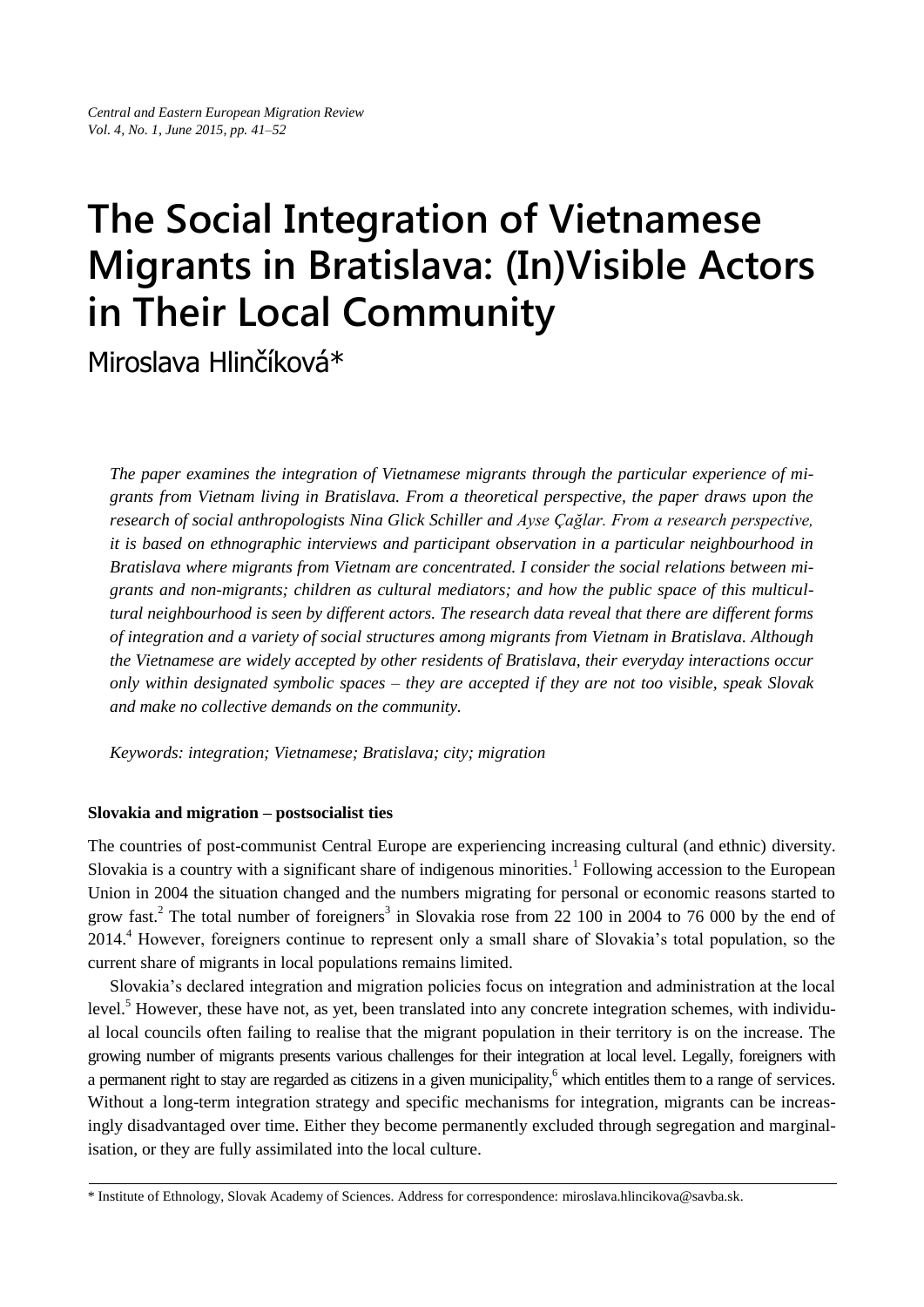It is social integration that preserves space for diversity for both migrants and the majority society (which is also not homogeneous) (Rákoczyová, Pořizková 2009). The key argument in support of further increasing local powers is that, though migration and integration policies are defined at the national level, the integration process itself occurs locally (OECD 2006; Chert, McNeil 2012; Ramalingam 2013). The social integration of an individual thus occurs as part of daily life, in a specific place or neighbourhood. Thus not only is the social dimension of integration vital, but local conditions and institutions also prove decisive in shaping the integration process.

Social integration largely takes place at the micro level: it involves ties and relationships formed by people in their daily lives. The present study focuses on the local level of integration and the perception of solidarity among people in the Bratislava neighbourhood where the qualitative research was conducted. Dimitrovka is a post-industrial residential area within the city of Bratislava. It was originally built for workers employed in a chemical plant located there. A high proportion of the Vietnamese population live in the area, making it a symbolic centre for Vietnamese people living in Bratislava.

The study<sup>7</sup> draws on the deconstructivist approach to analysis of national and ethnic groups, which looks at integration as a society-wide process. The qualitative research made use of in-depth ethnographic interviews and participant observation in the selected location, conducted in several stages between 2010 and 2013, mostly in the autumn of 2013. These methods contributed to understanding the respondents' way of life as they themselves saw it. The research sample consisted of twenty respondents: four representatives of the municipality (local authorities, primary schools, cultural institutions) and sixteen residents, eight of whom were of migrant background.<sup>8</sup>

#### **Theoretical and methodological approach**

Although the principal focus is the Vietnamese people in Bratislava, the research aimed to avoid using the ethnic group and ethnic community as the unit of analysis or the sole object of study. Social anthropologists Nina Glick Schiller and Ayse Çağlar, arguing against viewing migrants through an ethnic lens, point out that this approach prioritises one form of identification and subjectivity as the basis for social interaction and the source of social capital over other forms (Glick Schiller, Çağlar 2007: 16–17). In other words, research on migration and the integration of migrants often emphasises their ethnic origin, while their other social identities remain in the background. *Ethnicity, race and nation are ways of perception, interpretation and representation of the social world. They are not real things in the world, but perspective of the world* (Brubaker 2004: 17). In pursuit of this argument, the present study assumes a critical attitude towards ethnic groups, and is not limited to exploring the Vietnamese ethnic group as a unit of analysis or a research object. It focuses on individuals – residents in one particular neighbourhood – their social ties, relations, social networks and the social fields formed by these networks. It explores various pathways of incorporation, rather than concentrating solely on ethnic pathways. The study focuses on processes and social relations, and its orientation *encourages the exploration of multilevel ties within and across the boundaries of nation-states and facilitates the discussion of simultaneity – incorporation both within a nation-state and transnationally* (Glick Schiller, Çağlar, Guldbrandsen 2006: 614).

Respondents are viewed as active agents whose behaviour, interpretations and constructions are structured and constrained (Brettel, Hollifield 2000: 4). The research presented here involved observation of how they take decisions and view their social ties. By their own definition, migrants represent neither a social group in the strict sense of the term, nor a subgroup. The Slovak migration expert Boris Divinský suggests that the division of migrants into groups depends on a number of different criteria, including their motives for mobility, legal status of their stay, type of residence permit, direction of their movement, length of stay,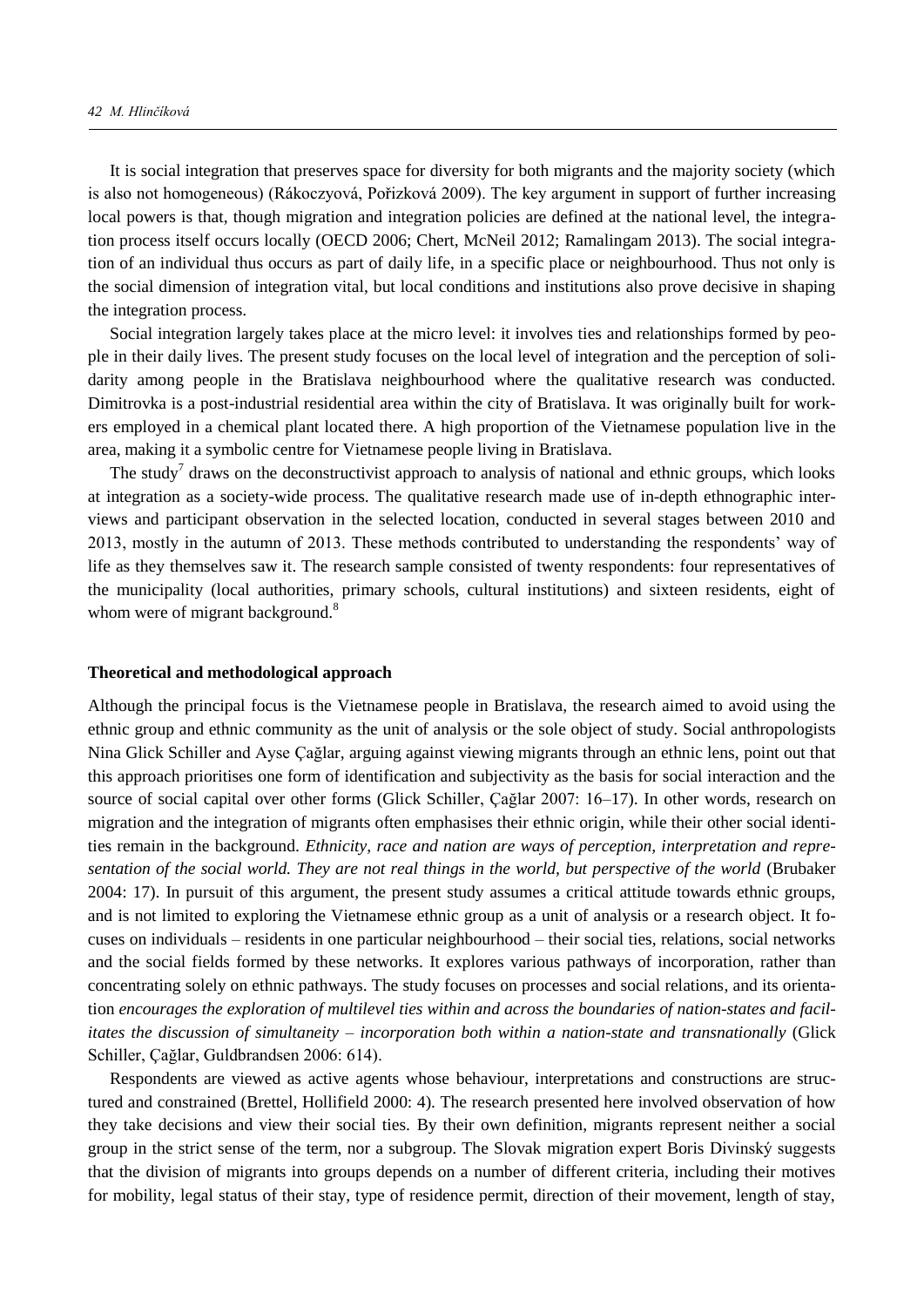and country of origin (Divinský, Bargerová 2008). These categories are inevitably imprecise, and the relevance of such definitional confusion is questionable. Social scientists tend to accept the concepts of group and locality as unproblematic and natural (Brubaker 2002), often going so far as to use the terminology and the implicit cultural presuppositions that form the basis of the policy of individual nation states, including immigration policy. Perhaps the general consensus is that 'a group' is a culturally constructed social representation, and it is important to distinguish between groups and categories, and how people and organisations do things with categories (Brubaker, 2004: 13). Even more importantly, migrants do not usually give themselves legal or political labels (Tužinská 2009). Nevertheless, these labels are widely used in texts on migration. Understandably, like anybody else, migrants perceive themselves primarily as members of their own social networks.

#### **Migration from Vietnam**

To provide a context for the situation of the Vietnamese in Slovakia I will briefly review Slovakia's history as a migration destination, and the history of Vietnamese migration to Slovakia. During the communist era labour migration in Slovakia (Czechoslovakia) was regulated by a network of intergovernmental agreements and business contracts. Vietnamese people began arriving in Czechoslovakia from the 1950s onwards on the basis of an agreement on mutual economic support and 'socialist cooperation' between Czechoslovakia and Vietnam (Williams, Baláž 2005). Under the agreement, Czechoslovakia trained Vietnamese students and workers in mechanical engineering and manufacturing industry. Immigration peaked in the 1980s when 30 000 Vietnamese workers were resident in the Czech Socialist Republic and 6 500 – in the Slovak Socialist Republic.<sup>9</sup>

The year 1989 marked a turning point in Vietnamese migration to Czechoslovakia, when the originally state-organised migration began to be replaced by spontaneous economic migration. Migration from Vietnam continued through relatively well-established social networks or 'migratory chains.' Once the Vietnamese moved to Slovakia, individuals usually preserved and maintained their transnational networks and links to Vietnam which played an important role in encouraging further migration based on the existing social networks.

At the beginning of the 1990s Czechoslovakia renounced the agreements with Vietnam. After the fall of the communist regime and the consequent de-industrialisation of Slovakia, the Vietnamese were among the first to lose their jobs in state-owned companies, and alternative employment possibilities were limited. At the same time it was very difficult to obtain work permits, so they were faced with attempts to repatriate them. Many left Slovakia either to move further west or to return to Vietnam.

The year 1989 saw the beginning of the restoration of a capitalist economy. In the 1990s a number of Vietnamese started to run retail businesses as it was one of the few ways they could remain legally in Slovakia. Trading licences enabled them to obtain temporary residence permits for the purpose of conducting business. They were also eager to grasp new opportunities to succeed in a new field of endeavour. After the fall of communism, there was a general lack of business experience and access to suppliers and wholesale networks among the population as a whole, yet migrants managed to respond to local opportunities, competing successfully with the native population. Both the majority population and the Vietnamese were subject to the same starting conditions, but knowledge, education and economic status differed between individuals. It is the first generation of migrants that tends to be especially strongly motivated to achieve economic success, which explains the higher share of entrepreneurs among them. The transnational networks of migrants still present in the country were helpful in the launch of businesses. The type of business that would prove successful was determined by the economic situation of the local population (Glick Schiller *et al.* 2006: 617).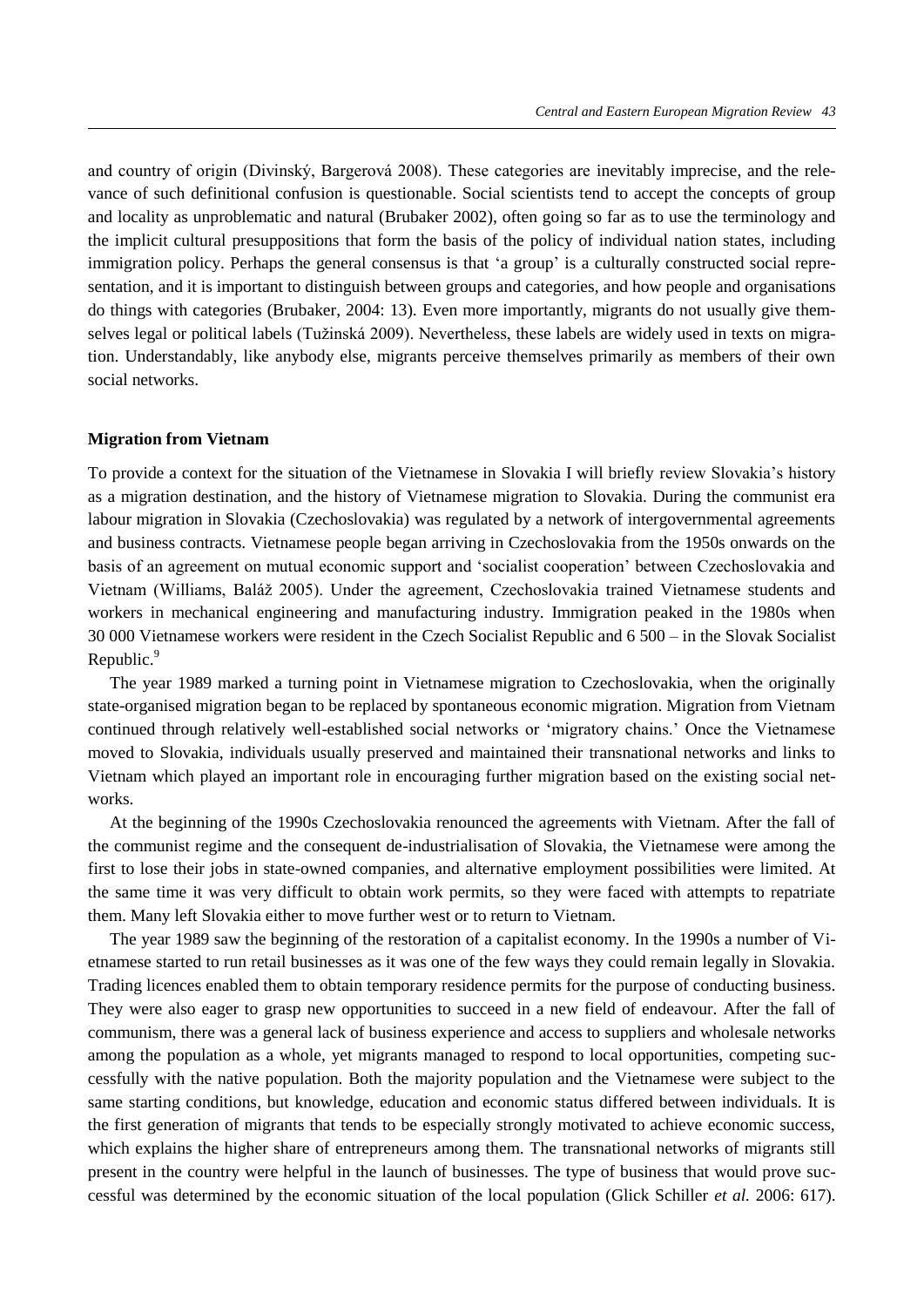he consumer behaviour of Slovak citizens was influenced by their limited access to goods (Lutherová 2013: 49–50).

The highest concentration of migrants in Slovakia can be found in Bratislava because the city offers the widest range of jobs. Although there are no exclusively ethnic districts in Bratislava, there are certain areas where the Vietnamese tend to settle. In 2013, there were 2 069 Vietnamese nationals in Slovakia whose status was 'foreigner,' either permanently or temporarily residents.<sup>10</sup> Of these, 27 per cent (566) live in Bratislava, the majority of them (469) in the Third District (Nové Mesto, Rača, Vainory).<sup>11</sup> Bratislava also boasts the biggest open-air market in the country, Miletička*,* and other smaller markets, such as Jedlíková, or bigger wholesale stores at Stará Vajnorská Street. Most of the active civic associations for Vietnamese people in Slovakia are headquartered in Bratislava, including the Vietnamese Community in Slovakia,<sup>12</sup> the Slovak–Vietnamese Chamber of Commerce<sup>13</sup> and the Union of Vietnamese Women in Slovakia. Since July 2011, the Vietnamese Embassy has also been located in Bratislava.

#### **Dimitrovka – the chimney neighourhood**

The city part of Bratislava – Bratislava-Nové Mesto is among the most ethnically diverse areas in Slovakia. According to data supplied by the Border and Aliens Police, people from 96 different countries lived in the district in 2012. The total number of foreigners was 2 837 (469 of whom were Vietnamese), which is 7.73 per cent of the total population. The data do not include the naturalised migrant population, that is, individuals who have obtained citizenship. The lack of statistical data on (second-generation) naturalised migrants makes it difficult to estimate their proportion within the overall population both at local level and nationwide. However, it is likely that the migrant population in the Dimitrovka area is even higher.

This study focuses on Dimitrovka because of its ethnically diverse population. Dimitrovka is an area in Bratislava-Nové Mesto. ts inhabitants are referred to as *Novomešťania* (Newtowners) or *Dimitrovčania* (inhabitants of the Dimitrovka neighbourhood). It was originally built for workers in the Dynamit Nobel Chemical Plant, later renamed the Yuri Dimitrov Chemical Plant (and renamed Istrochem in 1991). During the communist era heavy industry was strongly supported and systematically buttressed by the state (Lutherová 2013: 9), and the construction of housing in Dimitrovka for workers and staff at the chemical plant is a result of this policy. Dimitrovka used to be on the edge of the city, though this is no longer the case due to urban expansion.

The residents of Dimitrovka used to refer to the neighbourhood as a 'village' or 'community' where everyone knew everyone else. Even today Dimitrovka is somewhat separated from the rest of the district, located between two major arterial roads leading to exit routes from the city. On one side a railway line divides it from the Vinohrady quarter and a street (Odborárska) and the former plant are boundaries on the other. It is the physical distances that make Dimitrovka appear to be a specific delineated area within Bratislava-Nové Mesto (see Illustration 1).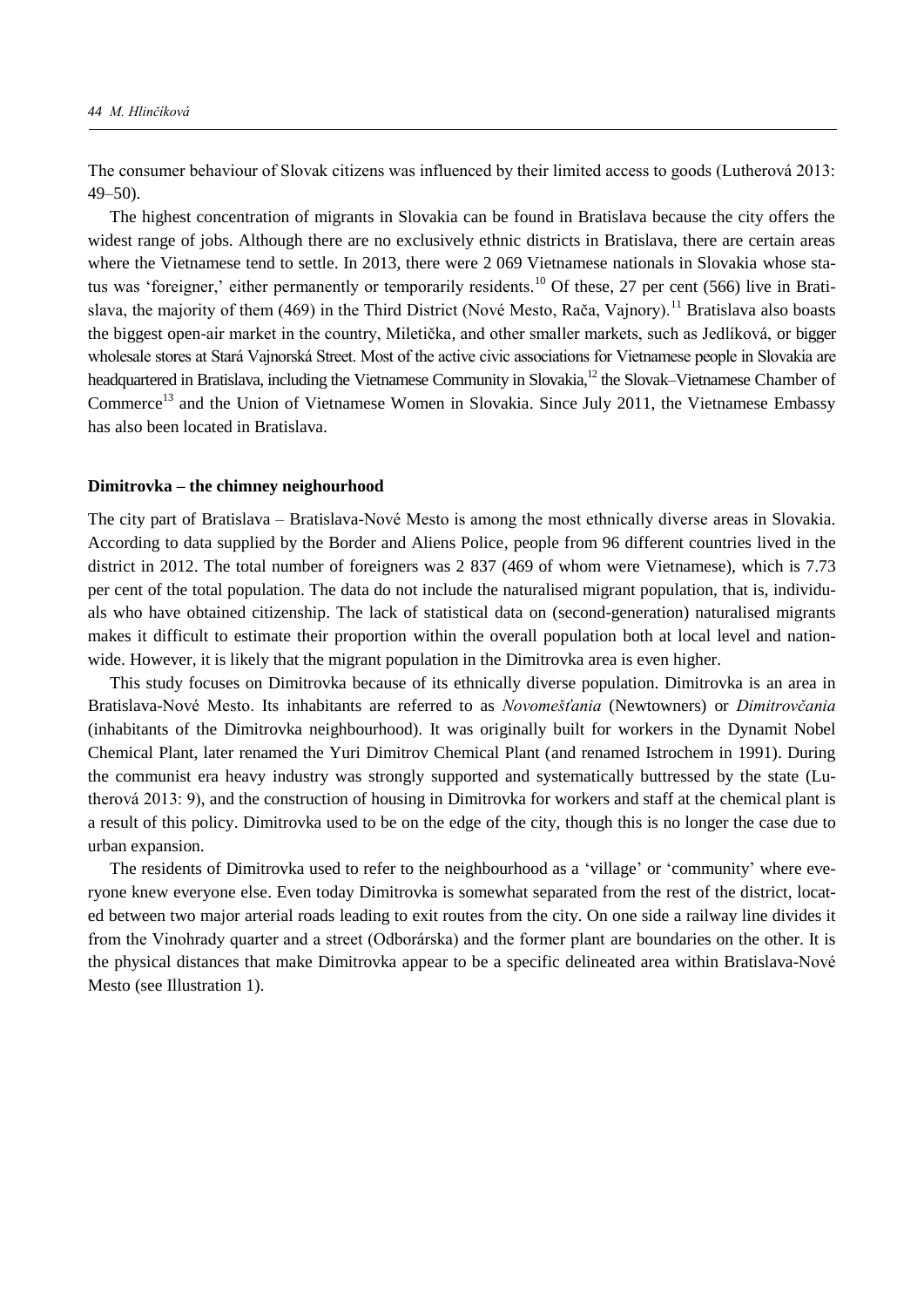

**Illustration 1. Map of Dimitrovka**

Source: Google Maps.

In the 1980s the Vietnamese started arriving in Dimitrovka as workers in the plant. The infrastructure built for the plant workers included a swimming pool, a park, shops, services and a school. Vietnamese people shared the neighbourhood with other workers housed in a dormitory near the plant. Dimitrovka can thus be termed a 'working-class city district.' After production ceased in the 1990s, most Vietnamese returned to their home country or migrated further west. Some decided to settle in Bratislava, and a number of them remained in the dormitory. Today about 150 people live here – new migrants and former factory employees. A few years ago the dormitory building was first rented and later purchased by a Vietnamese businessman (Gašparovská 2006: 15). t was refurbished as a residential and non-residential complex and now represents the centre of social and business life for the Vietnamese in Bratislava. A number of businessmen from Vietnam have their warehouses here. Some residents are employed elsewhere; others tend to be small traders who have their own retail businesses, such as small clothing shops, fruit and vegetable stores, nail studios and restaurants/bistros in Bratislava. This group were professionals or students in Slovakia before 1989, whose relatives joined them later through social networks. As a result, some multi-member families live in the former dormitory complex. Their reasons for staying there vary. A number of families and individuals prefer the idea of 'shared' housing to owning their own accommodation. Some individuals and later their families have been living here since their arrival in Slovakia ten or more years ago. One such resident is Kim: *We knew the Vietnamese live here; that it is the accommodation and the owner would give us good deal for the rent… We live here as tenants…*

The area surrounding the former dormitory contains a Vietnamese restaurant, grocery store, karaoke bar, hair salon, telephone booth, travel agency, storage depot, clothing shop and nail studio. The building's owner also provides a satellite connection, giving access to a number of Vietnamese television channels.

Some of the Vietnamese families have bought or rented properties in the nearby block of flats. Some of the residents expressed their anxiety about the density of the Vietnamese community living in the neighbourhood. Ondrej, who has been living and working in Dimitrovka for five years, expressed his distrust in connection to the Vietnamese living in the area: *It seems that maybe in future – in ten or fifteen years – Dimitrovka will be Vietnamese neighbourhood*.

In the next section, therefore, I take a closer look at residents' perception of the diversity in their locality.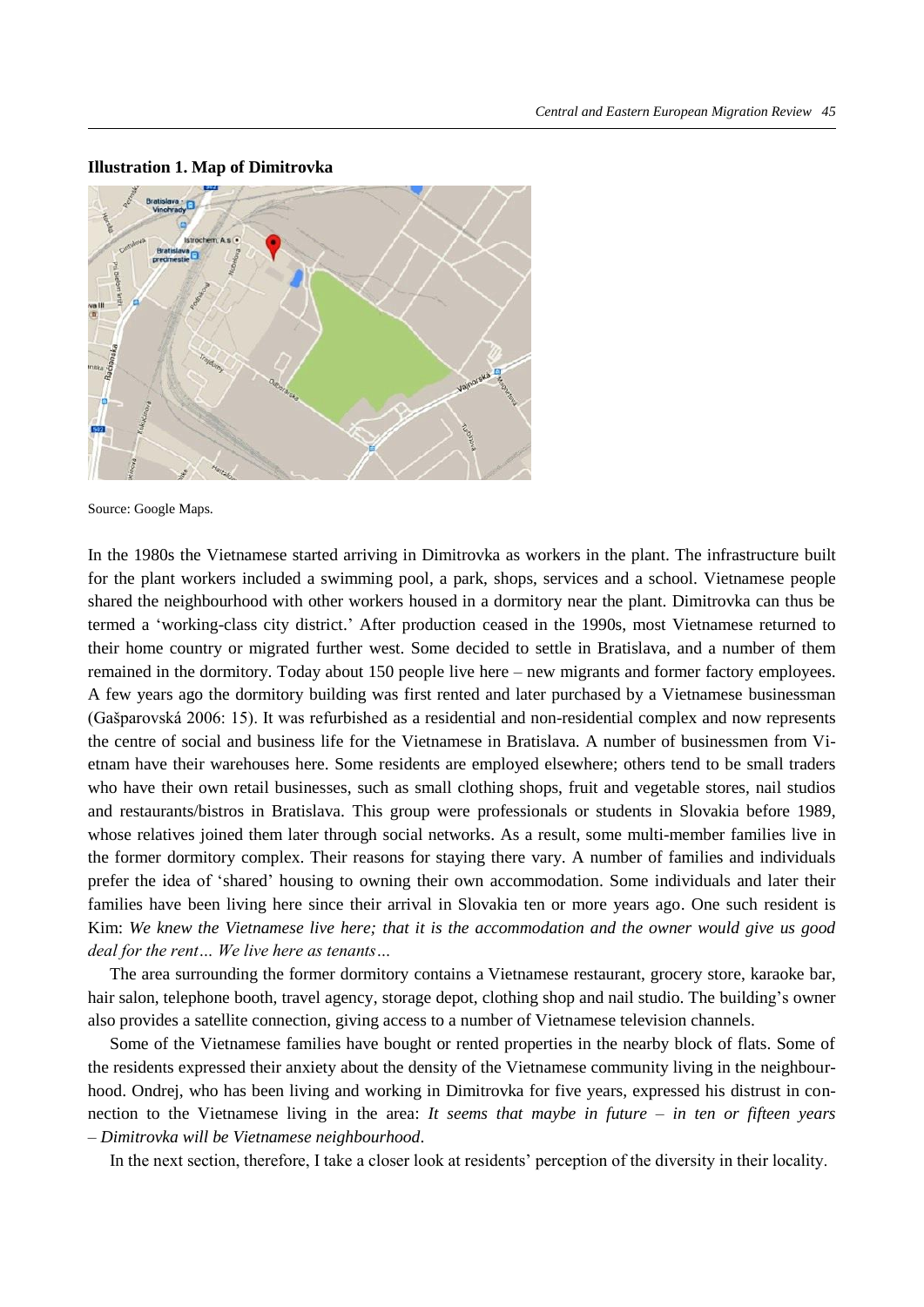### **The limits of integration**

The social setting has a powerful effect on the ways in which an apparent minority and its individual members see themselves and identify with the country of settlement. In other words, there are no ethnic minorities without an ethnic majority (Fenton 2003: 165). The pattern of public and political discourse about 'integration' is based on the presumption that as long as migrants try hard enough, are kind and speak Slovak, do not draw attention to their problems, do not abuse the social security system and work hard, they deserve to be accepted in 'our' society. This neo-assimilationist discourse in Slovak (and/or European) society is based on a strong territorial and national identity that is in stark contrast with the fluid, pluralistic and transnational society of the twenty-first century (Roca iCapara 2011). Integration is the responsibility not just of migrants, but of society as a whole. The state and institutions in the country of settlement, as well as public attitudes towards migrants, play an important role. Previous research into attitudes to migration has offered a somewhat negative picture of Slovakia as a country of restrictive, non-inclusive policies, with a hostile and even xenophobic view of migrants, and a society too conservative and intolerant of otherness. A study entitled *Public Attitudes to Migrants and International Migration in SR* carried out in 2009 by the International Organisation for Migration suggests that a significant proportion of Slovakia's population is not prepared to welcome foreigners and has a problem accepting otherness and perceiving diversity in Slovakia as a natural phenomenon (Vašečka 2009: 33). Attitudes to migrants and to diversity in general are influenced by public discourse, and by the contributions of individual groups to community life and their visibility in the public space. Despite the relatively high number of migrants in the neighbourhood, ethnic and linguistic diversity are not seen as something common or 'normal.' The population in the neighbourhood, though used to the greater number of Vietnamese people in Bratislava-Nové Mesto, maintains a largely cautious and reserved attitude towards them.

Even though the presence of national minorities makes Slovakia ethnically quite diverse, the population has not, as yet, had enough experience of cultural or ethnic diversity. Although the free movement of people outside the territory of Slovakia began after the political changes of 1989, it was not until Slovakia's entry to the European Union in 2004 that it got underway in earnest. The ability to perceive other languages and people from other cultures as part of daily life is only now beginning to emerge in Slovakia. As my research shows, people accept foreign languages when it comes to making declarations, and yet within a specific context they consider them to be strange and outside the framework of public space.

The Vietnamese I interviewed often used the phrase 'if we behave properly' to illustrate the sometimes deliberate fulfilment of the majority society's expectations and/or the type of conduct in public contexts that others expect and consider appropriate. Chung, the young Vietnamese woman explained to me:

*Under normal circumstances, if I was home in Vietnam, I would allow myself to get upset, to say what I think, but I realise that they look at me with different eyes, so I try to control myself, simply to express myself neutrally. I thus got into a state that I no longer appear as a person, but people notice very much that I am a foreigner, that my features are Vietnamese, that – she is – the Vietnamese are like that.* 

Hanh has been living in Dimitrovka since 1990s. She described her feeling to Vietnam where she feels at home in a known environment: *if people treat us normally, politely. I miss home, Vietnam a lot, the friendly relations, the sense of belonging*. Ngon links home to language and tolerance, an understanding of everyday context and non-verbal communication: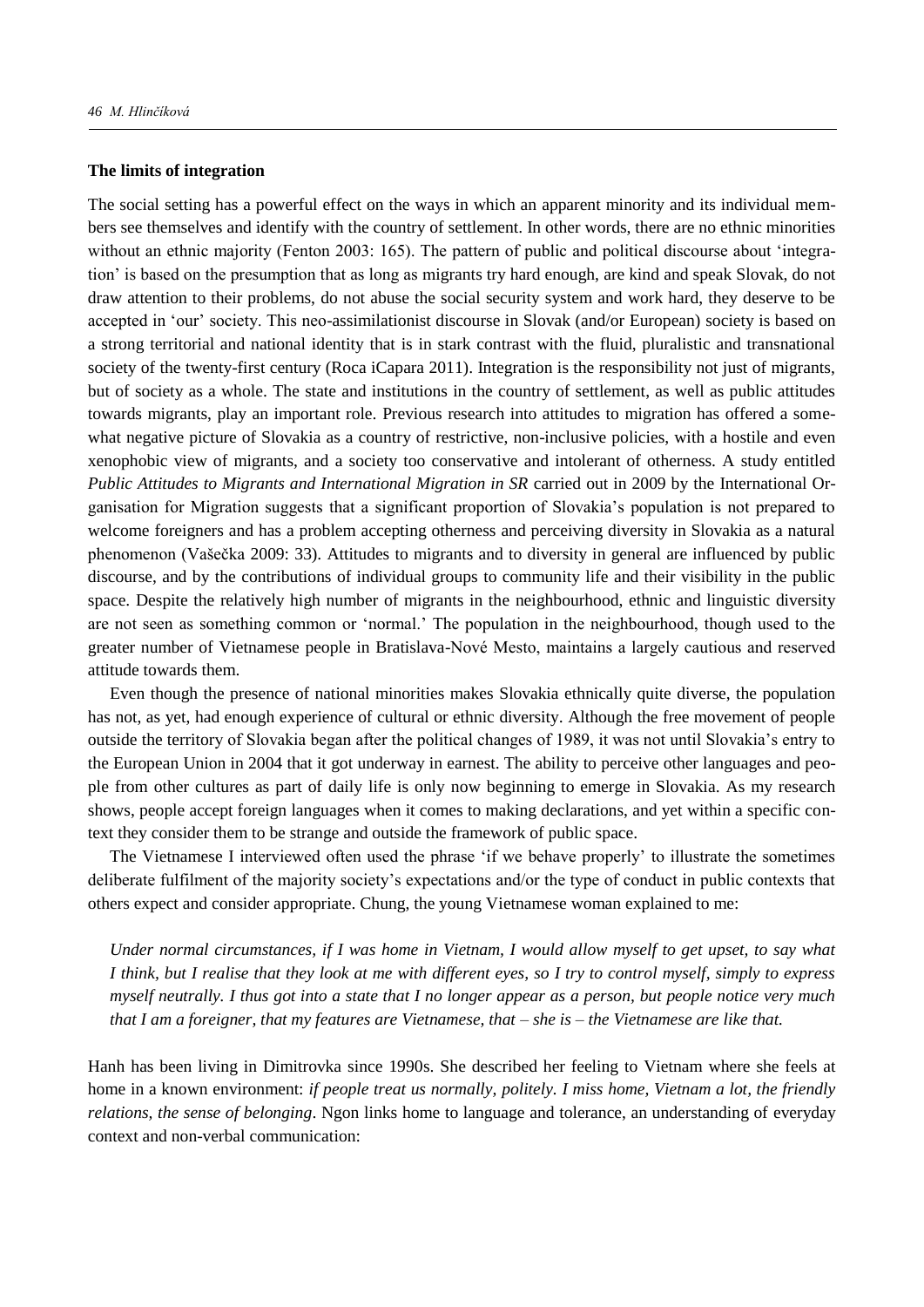*When I am in Vietnam, I am in my home environment, I hear the sounds, I know what people say, and I understand a hundred percent… I thus feel more secure in that social context. Here in Slovakia I still feel a bit out of place, I cannot join the society fully… I sometimes feel like someone on the margins, by not hearing my mother tongue in the social context, on the street, I do not know who thinks what…* 

In this context the respondents referred to Vietnam as something familiar, known not only linguistically but also in terms of cultural and human context. Even though they consider Bratislava to be their second home, they reflect on their inferior position in a society that does not deem them equal citizens.

### **Diversified city**

Integration is manifest in the nature, quality and quantity of social contacts with members of the majority society. These may vary from very close, informal and intimate relationships (strong ties) to formal and institutionalised ties (membership of voluntary groups, clubs, faith communities, etc.) (Rákoczyová, Pořízková 2009: 32).

The neighbourhood under study is highly diversified, not just in terms of ethnicity but also in age and social status. Both older settlers and new young families live there. It is the older population in particular who have appropriated the area and identify more closely with it. New arrivals come to live here because of the lower property prices and the quieter family-friendly environment. It is members of the older generation who describe the area through stories connected with the plant and the times when the residential area was a busy workplace. They invoke a remembered affective geography which grounds strong and sometimes exclusionary forms of place-based belonging (Gidley 2013: 364). During one of the interviews Ondrej remembered how he settled in Dimitrovka and was recognised as a stranger in the area:

*This, the street is actually a small village where everyone knows everyone, we all know each other. When I first came here, they looked at me wondering who I was, what I was. Over the years the relationship is the one when we know every dog and every cat here…* 

The Vietnamese in Bratislava represent a relatively coherent group with strongly bonded social capital that guarantees them support and assistance. Relationships with the majority population, and the consequent acquisition of bridging social capital, develop in quite an individual way. Again, it is the attitude both of the majority population and of society as a whole towards migrants that plays a decisive role here. If attitudes are negative over a long period of time, it may lead to migrants isolating themselves within ethnically defined social networks. The Vietnamese I spoke with had developed ties at different levels. Most relationships and communication had come about through their children: at the playground, at school, in interest groups or during cultural activities for children. Relations between Vietnamese and non-Vietnamese inhabitants of the neighbourhood lead to a distinction between 'us' and 'them.' One respondent's statement showed that the way people think about Vietnamese children is to contrast them to the 'white' children who are in the 'normal' category. The use of the term 'normal' demonstrates what the residents perceive as the norm (white children) and deviation from the norm (Vietnamese children). Such thinking also reflects that to some degree, acceptance or non-acceptance of the Vietnamese as 'normal' and 'ours,' as members of the wider group of residents in the neighbourhood, is being negotiated. Zuzana:

*I like these kids, for instance. They're no… well, but there are no doubt some outcasts, but we have plenty of such white kids here in the living quarters, the normal ones, well, normal – white, who are worse than*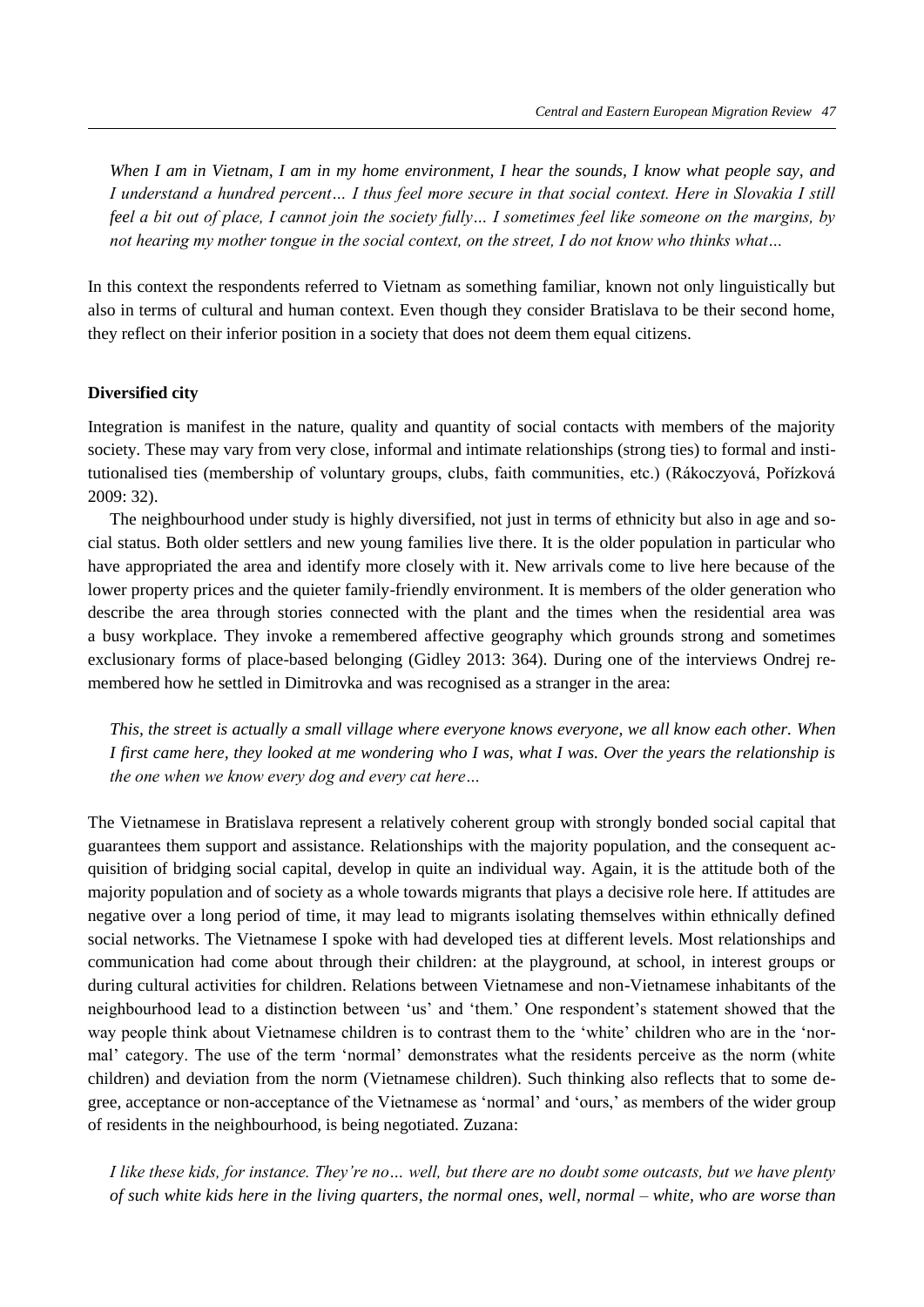*the Vietnamese. The way they are make me prefer a Vietnamese, if I were to babysit a boy. I think they are polite, tidy, though there are no doubt exceptions among them as well – just like everywhere else.* 

The Vietnamese who live in this area generally show a preference for their close relatives and friends. Whilst at the public level we can observe and perceive the neighbourhood as multicultural, multiculturalism is commonly linked to private segregation. This, in turn, sustains the anonymity of lives behind the closed doors (Gidley 2013). Even though Vietnamese people have been resident in the neighbourhood for a number of years, the local population still does not consider them to be original settlers, to be 'ours.' Whilst the majority watch the Vietnamese from a distance, taking note of their activities (business or cultural) in the area, contact goes no further than this. Their coexistence can be characterised thus: 'they know of each other, but do not know each other.' Nevertheless, the migrants can also be seen to be maintaining a certain distance, particularly the Vietnamese who create quite a compact and cohesive community in the area. The residential block which is the centre of community life is surrounded by a fence. The fenced area contains a children's playground and an outdoor seating area, creating something of a physical entry barrier for other residents.

Stronger ties between migrants and other residents are largely prevented by the enduring language barrier. The relationships between majority population and migrants are (at least among adults) thus kept within certain limits in the neighbourhood, with mutual tolerance, but an absence of closer ties. As Ngon illustrates on his experience: *When I wanted to express something, my lack of fluency in Slovak made the communication a problem*.

One specific type of relationship between the residents and the Vietnamese is looking after small children. Nannies known as 'grannies' or 'aunties' look after children up to the age of three who are too young for kindergarten. Sometimes nannies also take older children to school. The nannies are either Slovak women (particularly pensioners) or mothers on maternity leave. This enables others, largely Vietnamese women, to return to work very soon after childbirth, supplementing their maternity and child benefit income. Nannies usually obtain work by referral: one family recommends a nanny to another, or a nanny recommends an acquaintance or a friend.

The residents of Dimitrovka know each other by sight. These acquaintances sometimes develop into further contact and communication. Families living in adjacent flats, for example, may overcome the limitations of anonymity by improving their relationship. Ondrej differentiates between his neighbours and other Vietnamese residents:

*For instance, there is a Vietnamese man who lives on our staircase. He gave me the keys of his flat for a month as he went to ietnam with his wife and children… But the other ietnamese… we just say hi to each other and leave it at that*.

Another type of relationship between the Vietnamese and other residents is the provision of services. Residents and people who work in the area eat at a restaurant in the residential area or shop at the Asian grocery store (part of the restaurant) which offers mainly Vietnamese products. There is no sign outside the restaurant to identify it, so people have heard about it largely through their own social networks.

## **(In)visibility: city and migrants**

The cultural diversity of Dimitrovka is not apparent to anyone passing through the area. The same applies to the presence of migrants in other aspects of the public space, for instance architecture or public symbols of religion, such as a Buddhist Temple.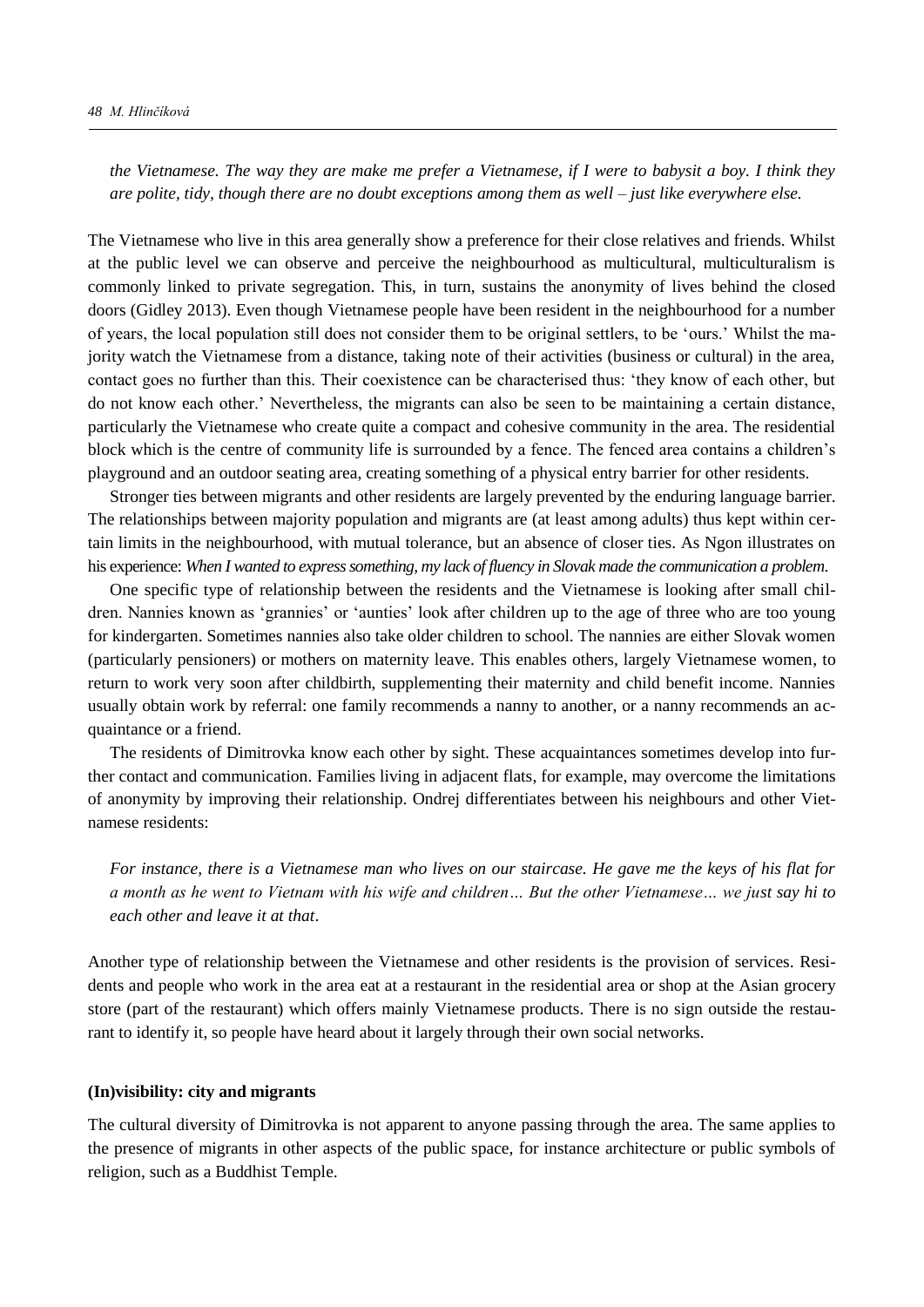Despite the relatively high number of migrant residents, the authorities – as represented by district councillors – do not reflect or respect the diversity of the local population, nor do they address local integration strategies. These elected representatives do not see the migrants as active agents; planning, whether symbolic, political, social or economic, does not take account of diversity. The Bratislava-Nové Mesto local council has announced plans to support different categories of residents through various events and activities, such as the construction of centres for the elderly, support for young families, rebuilding or refurbishing primary schools, kindergartens and children's playgrounds. At the same time it actively involves residents in the running of their city part through open discussion forums and voluntary activities. In this respect strong civic activism is the source of numerous initiatives addressed to the city council.

The identity of the Newtowners (*Novomešťania*) is also preserved through the local magazine *The New Town Voice. Residents' Magazine of the district of Bratislava-Nové Mesto [Hlas Nového Mesta. Časopis obyvateľov mestskej časti Bratislava-Nové Mesto*]. This provides information on local activities and representatives, and on the history of the district and cultural events. Its contribution to the discourse, however, addresses local migrants only marginally. The Vietnamese, quite a large group within the local area, are altogether unrepresented in this local periodical. There is thus no symbolic representation of diversity and migrants in the public space. Representation of Vietnamese people in local media (for instance in photographs of city life) would contribute to recognition of their presence and of themselves as members of the local community.

The policy and planning documents of the local authorities should define the inclusive nature of the city for all residents. A number of municipalities define migrants and minorities through their *otherness* and *differences*¸ instead of highlighting their basic needs and their status of belonging to the municipality as equal residents. In this way they exclude migrants from the jigsaw of 'common residents' (Ferenčuhová 2006: 150). Whatever applies at national level is reflected at local level. The cultivation of identity is also part of the institutional strategy of an integrated society, as it raises awareness among different groups that they belong to a given community, and also helps them identify emotionally with that community (Szaló 2003: 38).

In this respect the Vietnamese have not, as yet, attempted to participate in the administration of public affairs. Their civic groups (such as the Vietnamese Community of Slovakia and the Union of Vietnamese Women) organise festivals throughout the year in the local cultural centre (New Year, Children's Day, Women's Day, etc.). However, these events are not open to the general public, but only to the Vietnamese community. The city does not arrange any multicultural activities that would represent the local migrants. The few public events have included a performance by a Vietnamese puppet theatre in 2012 on Lake Kuchajda and sports activities, such as 'a football match against racism.'

Civil society is only just emerging in Slovakia. The post-1989 transformation and the subsequent social changes have affected people of all social levels to varying degrees, and everyone has had to adapt to new conditions. They have also affected Vietnamese migrants who arrived in Slovakia under communism and experienced the transition from a totalitarian regime to democracy. Activism and the desire to participate in the running of society are only just beginning to develop, as active, engaged citizens become aware of the need to get involved in civil society. The Vietnamese are no different in this respect. Most of those who live in Bratislava-Nové Mesto do not participate in public affairs and are not active at local level, although leaders of civic groups are involved in a limited range of activities. Not only do the Vietnamese not feel they belong among the local residents, but because they often do not know their rights and entitlements, they do not approach the local authority for help. The authorities thus gain the impression that the migrants do not need anything and so local policies do not need to be altered. The roots of the problem lie in the limited awareness and the lack of public information accessible to all local residents including migrants.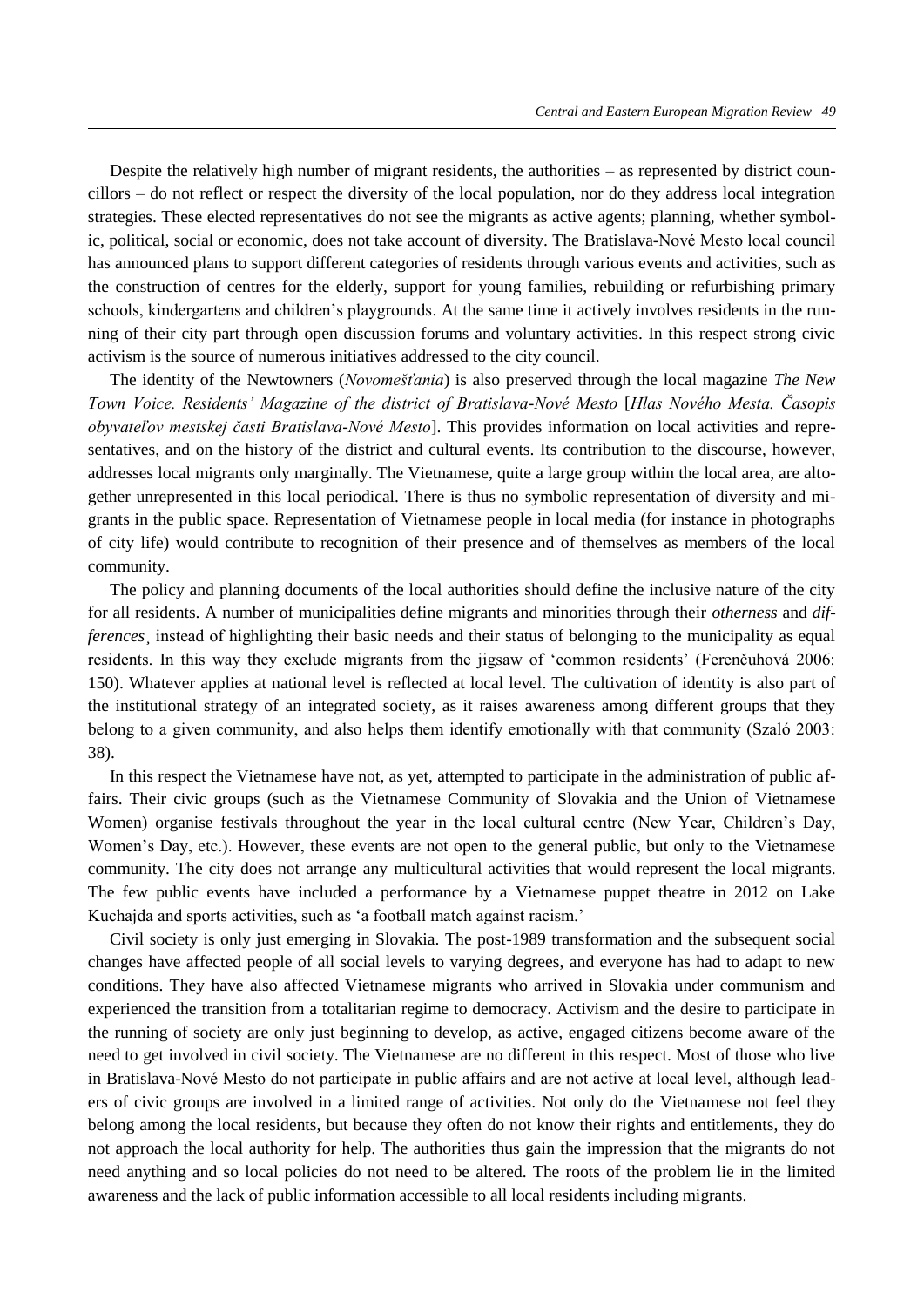One of the few activities organised by the representatives of the Vietnamese community in Bratislava-Nové Mesto was a Vietnamese language course at the local primary school. It received broad media coverage and was presented by the media as an example of cooperation between the local council and the Vietnamese in Bratislava. In addition to its practical aspect, a course such as this offers important added value as a symbol of integration that recognises, supports and seeks to maintain equally valuable but different cultural identities. Yet in Slovakia the opposite tendency is more frequently observed: migrants are expected to give up most of their cultural distinctiveness and accept Slovak identity, much as though multiple identities were not allowed. For instance, when migrants dressed in Slovakian folk costumes sing Slovakian folk songs, they are very well received. This could also be seen as a manifestation of loyalty to the host country. The cultural identity of migrants, particularly that of the Vietnamese community, is essentially seen as inherently their own; they ought to subscribe to and present it. Yet not every migrant experiences cultural identity in this way, and they do not all wish to manifest it externally, outside their community. Local schools try to actively engage the Vietnamese community in cultural activities, but are often rebuffed:

*I told them recently: I do more for you than you do yourselves. Why don't you want? Last year we celebrated the 120th anniversary of our school. I had to press them so much! So they did one number which entailed so much work for me to even bring them in (representative of the local council).* 

The school representatives negotiate about the fact of cultural diversity within the school life without any previous experience. They are not sure how to deal with such a diverse community and do not have any methodologies and guidelines developed for multicultural school environment.

#### **Conclusion**

The study presented here aimed to analyse the social integration of migrants in cities, particularly as regards the social and cultural diversity of a district in Bratislava. The Vietnamese people living there are relatively well received by the population at local level. Yet they only operate within a symbolic space that has been assigned to them for informal day-to-day interactions: they are accepted if they speak Slovak and make no collective demands. In telling the story of their lives on the estate, many residents show an understanding of place and invoke a remembered affective geography which grounds strong and sometimes exclusionary forms of place-based belonging.

I approached migrants as residents of the city and actors within and across space rather than as an aggregated Vietnamese 'community.' I focused on local-level dynamics and processes of belonging – the very local level is important for understanding questions of belonging and expressions of diversity.

The areas examined did not reveal links between residents and migrants, who tend to live separate lives next door to each other, even though they take notice of and respect each other up to a point. Yet neither crosses the notional limits. This is because migrants are not perceived as part of the wider local community; they are not deemed to be 'ours.' On the migrants' part, their non-acceptance is manifested, for instance, in their limited (and/or non-existent) civic and political participation. The research has shown that hitherto migrants have accepted this situation. Nevertheless, until they feel part of the wider political community, they cannot significantly contribute to its development (and not merely in economic terms). Despite their respect for the established 'rules,' migrants often develop a sense that the majority society does not accept them completely. Yet mutual acceptance by both parties is an important prerequisite for integration.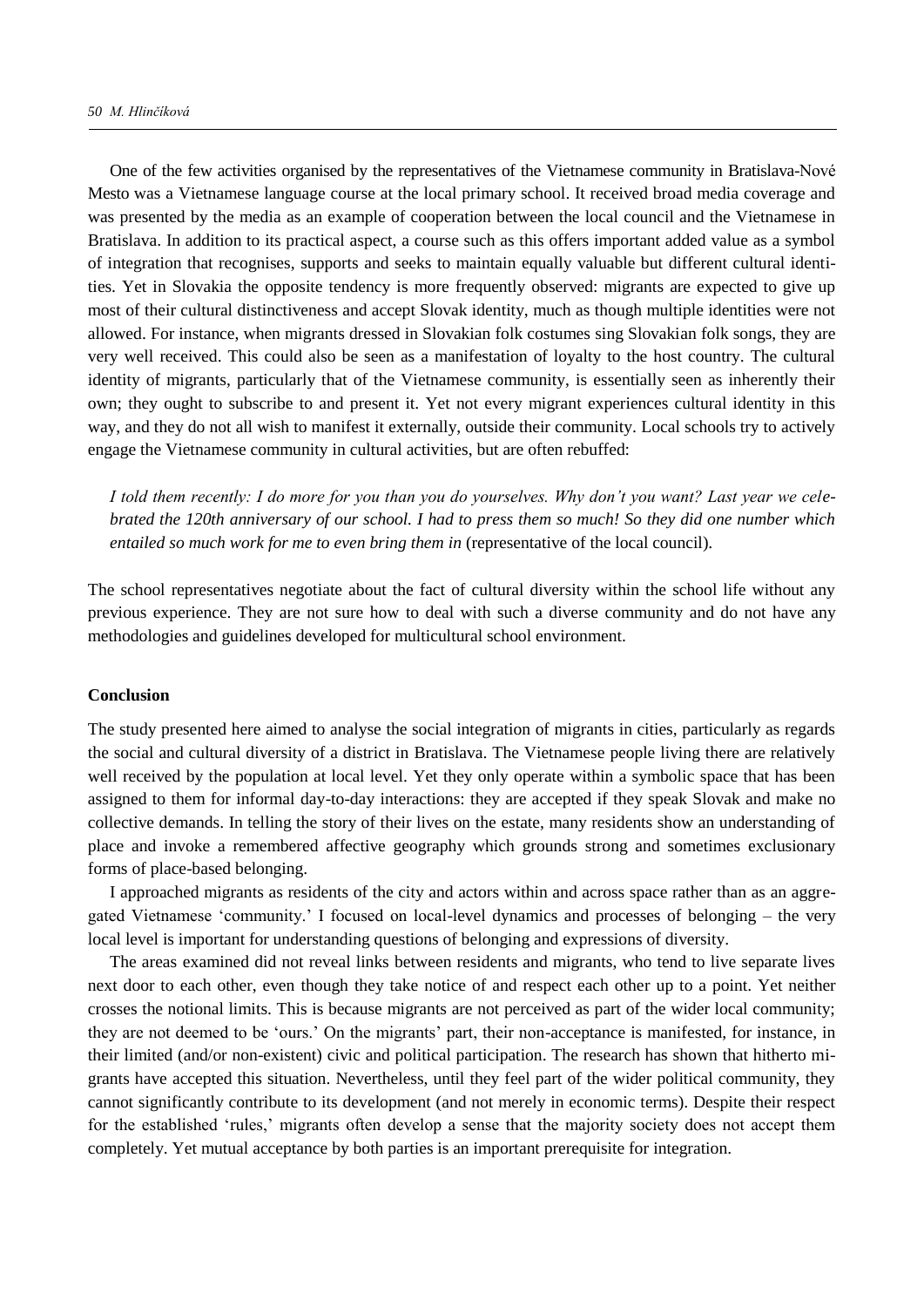City-level policies do not yet include an inclusive city strategy, or policies seeking to better meet the needs of migrant residents and their engagement with wider society. The future image of the neighbourhood and the place of migrants within it will depend on the authorities' responses to the challenges of diversity.

# **Notes**

<sup>1</sup> According to the National Census minorities such as Hungarians, Czechs, Roma and Ruthenians account for about 19.3 per cent of total population in Slovakia, e.g. (*Základné údaje zo Sčítania obyvateľov, domov a bytov 2011* (2012).

 $2^2$  For more on migration and integration in Slovakia after EU accession in 2004, see Bargerová Gallová Kriglerová, Gažovičová, Kadlečíková (2012); Gažovičová (2011); Divinský (2009).

<sup>3</sup> 'Foreigners' is a legal term that includes immigrants with permanent, temporary or tolerated legal stay in the Slovak Republic. This number does not include migrants with Slovak citizenship.

 $4 \text{ In } 2014$ , there were 76 715 foreigners with residence permits in Slovakia – of these 29 171 were from third countries and 47 544 were EU citizens. Source: *Statistical Overview of Legal and Irregular Migration in the Slovak Republic in 2014.* Police Corps Presidium, Bureau of Border and Aliens Police.

<sup>5</sup>The main documentary sources on national migration (and integration) policy are: *Migration Policy of the Slovak Republic with a Perspective until 2020*, *Integration Policy of the Slovak Republic*, (prior to it *Concept of Foreigner Integration in the Slovak Republic*).

<sup>6</sup> Foreigners with the status of permanent stay in the Slovak Republic have active and passive voting rights, but only in relation to the local municipalities and regional districts. According to the law foreigners in Slovakia cannot vote and cannot be elected to the national parliament.

<sup>7</sup>The text is one of the outcomes of the research project *Family Histories. Intergenerational Transfer of Representation of Political and Social Changes,* Projekt VEGA 2/0086/14, Institute of Ethnology, Slovak Academy of Sciences. The research was also partly conducted with my colleagues Elena Gallová Kriglerová, Alena Chudžíková and Martina Sukulová as part of the research project *Migrants in Cities: Present and (In)Visible*, European Fund for Integration of Third Country Nationals, Institute for Public Affairs, CVEK, 2014. For more see the published book: Hlinčíková, Chudžíková, Kriglerová, Sekulová (2014).

 $8$  All the names of informants mentioned in the text are fictitious – the real names of my informants are not used in the paper.

<sup>9</sup> Online on: http://migraceonline.cz/e-knihovna/?x=2274071# ftn1.

<sup>10</sup> Source: *Statistical Overview of Legal and Irregular Migration in the Slovak Republic. 1st half of 2013.* Police Corps Presidium, Bureau of Border and Aliens Police.

<sup>11</sup>*Statistics of the Bureau of Border and Aliens Police.*

<sup>12</sup> http://www.congdongvietnam.eu/index-sk.php?part=tinnhanh&article=90.

<sup>13</sup> http://www.svcc.sk.

### **References**

Bargerová Z., Gallová Kriglerová E., Gažovičová T., Kadlečíková J. (2012). *Integrácia migrantov na lokálnej úrovni 2.* Bratislava: Centrum pre výskum etnicity a kultúry.

Brettel C., Hollifield J. F. (eds) (2000). *Migration Theory: Talking Across Disciplines.* New York, London: Routledge.

Brubaker R. (2002). Ethnicity without Groups. *Archives Européennes de Sociologie* 43(2): 163–189.